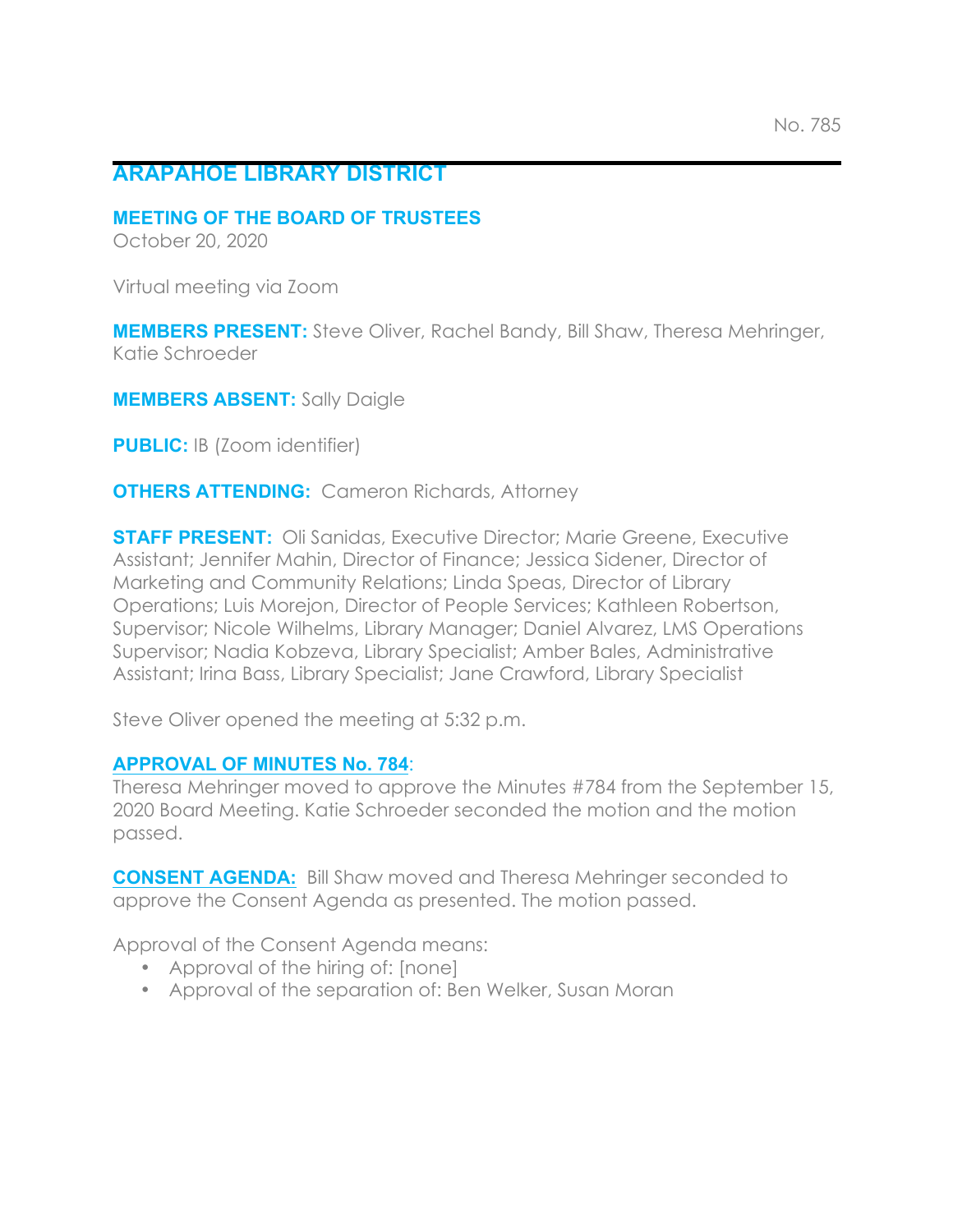## **BOARD RENEWALS AND RECRUITMENT:**

The board will be recruiting to fill Dorothy Pisel's position, but it has been difficult in the past to get responses to the advertised positions during the months of November and December, so the ad will be posted after the first of the year.

Katie Schroeder's and Rachel Bandy's terms expire in February 2021 and will be eligible for renewal.

Rachel asked if the renewal of a trustee's term can be opposed. Oli explained that based on ALD's intergovernmental agreement with the county commissioners, the commissioners can approve or not approve renewals. If a renewal was not approved, ALD could resubmit the same trustee for approval.

Rachel asked if a member of the public can stop the renewal of a trustee. Cameron Richards explained that the decision ultimately lies with the ALD board.

**APPOINTMENT OF FRIENDS FOUNDATION DIRECTORS:** In accordance with the Bylaws for the Arapahoe Library Friends Foundation, which state that Foundation Directors shall be appointed by the Board of Trustees of the District, Oli Sanidas, President of the Friends Foundation, recommended a resolution to approve the Arapahoe Library Friends Foundation Board of Directors: Lisa Snyder, Chair; Katie Schroeder, Vice-Chair; Molly Aschenbrenner, Executive Vice-Chair; Oli Sanidas, President; Jennifer Mahin, Treasurer; and Marie Greene, Secretary. The Friends Foundation annual meeting was Thursday, September 10.

Rachel Bandy moved and Katie Schroeder seconded to approve the appointment of the Friends Foundation Directors as presented. The motion passed.

**FINANCIALS:** Jennifer Mahin reviewed the financials with the trustees.

Katie Schroeder moved to accept the Financials as presented. Theresa Mehringer seconded and the motion passed. Approval of the Financials means:

- Acceptance of the Statement of Revenue and Expense
- Acceptance of the Balance Sheet

**BOARD PRESIDENT REPORT:** Steve Oliver reported that he was not aware that there is a ballot dropbox at Koelbel. Jessica Sidener explained that through ALD's partnership with the county, a contractual agreement was reached to provide the space for the election. Steve thanked the ALD team and said it was a great public service to have the ballot dropbox available at Koelbel.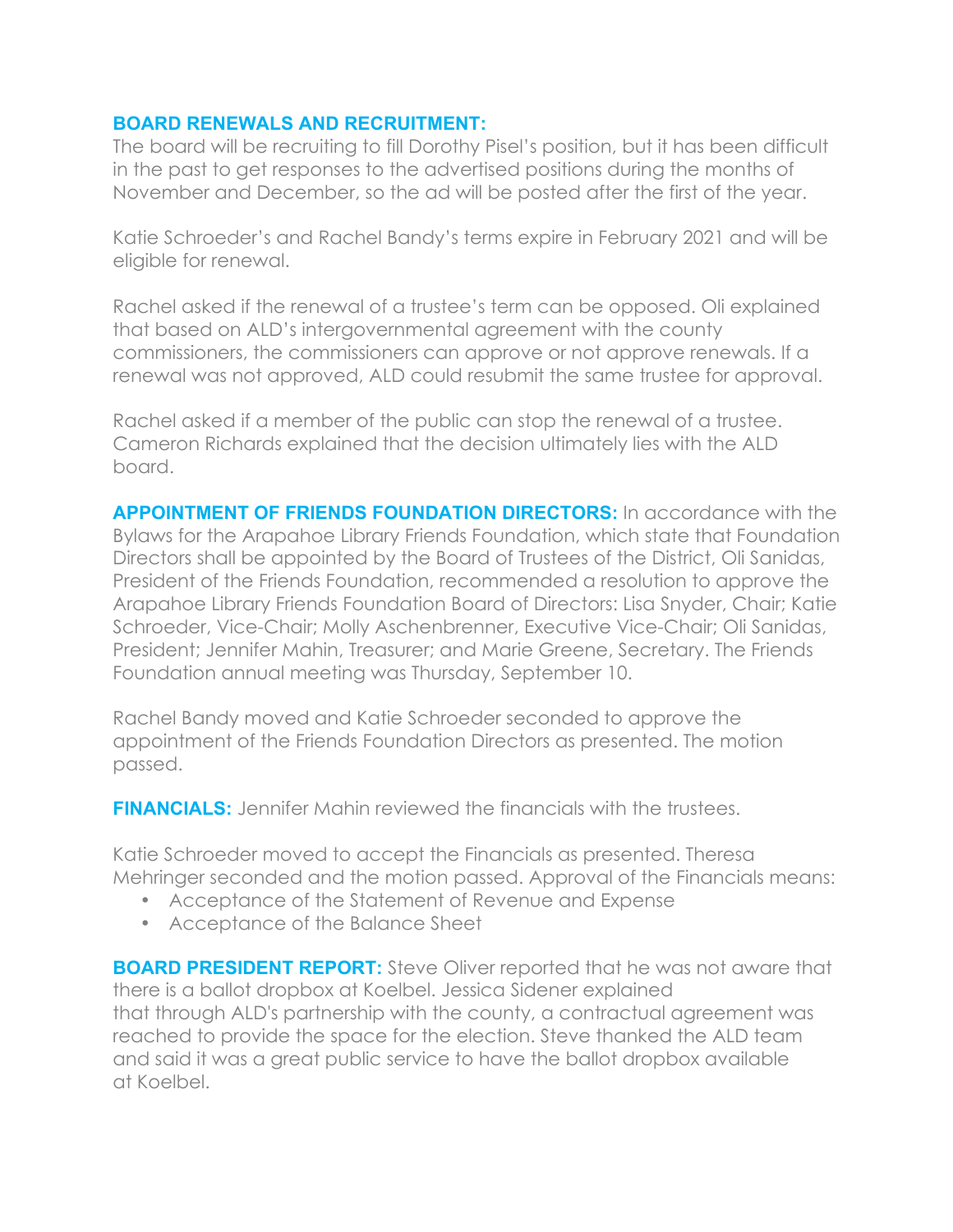**PRELIMINARY BUDGET & STRATEGIC PLAN REPORTS:** Jennifer Mahin reported that creating a budget this year was tricky. ALD usually gets notification of the expected property tax revenue in July, which allows time for the budget to be created before the draft is submitted to the board in October. This year, ALD did not receive the notification letter until October, making it difficult to plan the budget. The letter, received last week, did not have as much of a decrease as expected. The managers and directors had begun planning the budget very conservatively with the assumption that the Gallagher amendment will not be repealed during the election. Another assumption that historically has been made for the purposes of planning the budget is the county would not collect 1% of property taxes. This year, due to COVID-19, the finance department assumed that 5% of property taxes would not be collected.

Theresa Mehringer asked how it was decided on assuming a 5% reduction in property tax revenue. Jennifer explained that it had been based on hearing from the county that they were behind in collecting property taxes by 3.6%. There was concern that the effects of COVID-19 on the economy may more strongly impact ALD in 2021, so the finance department decided to use 5% as the assumed decrease in revenue.

Under the Grants and Contracts section of the budget, ALD has a contract with the Arapahoe County Jail for \$300,000, but the budget for next year assumes less than that will be received. There has been no indication that ALD would receive less, but the decision was made in an effort to be conservative. There are some other areas in the budget where similar decreases were assumed and those areas may be adjusted before the final budget is submitted for approval.

Patron revenue has been conservatively budgeted at 50% of previous years' budgets because much of that revenue comes from café services and the cafes have been closed due to COVID-19.

There is a budgeted merit increase in the salary expenses section of the budget. The salary budget is typically created based on the assumption that ALD will be fully staffed for the entire year, so more than likely, ALD will come in under budget in that area.

2020 training expenses went down because there has been little travel due to COVID-19 and also because the cost for virtual training is normally less than live training.

There is an increase in the facilities and maintenance area of the budget because there have been increased costs in cleaning due to COVID-19.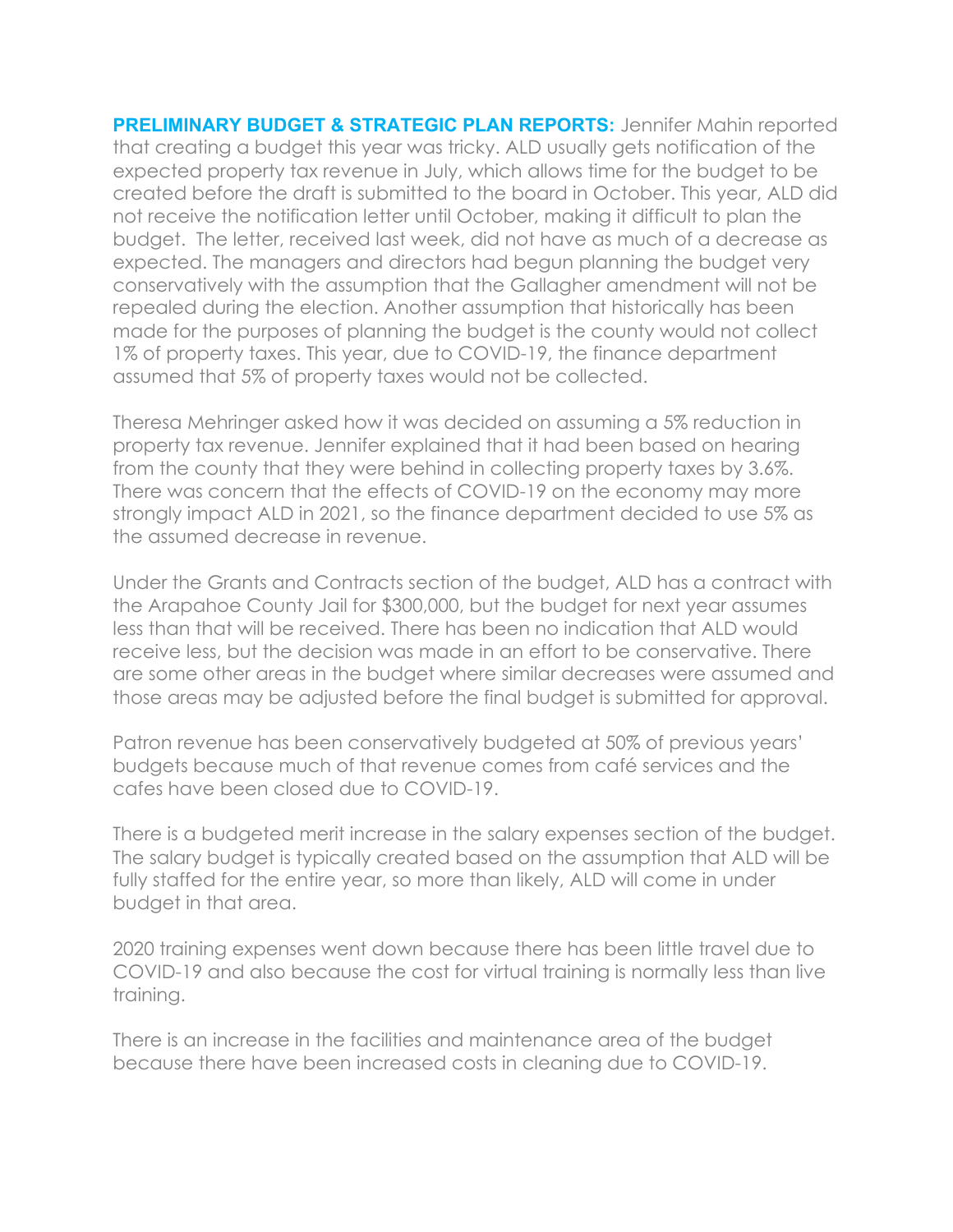The budget for security is being increased because the Kelver building will be larger than the old library and more security will be necessary.

ALD budgeted less for materials, but more for electronic materials for next year. The library materials manager watches trends in materials and makes adjustments to the budget accordingly. Due to COVID-19, the trend for electronic materials has gone up.

Bill Shaw asked where the lockers and the HVAC augmentation expenses are accounted for in the budget. Oli Sanidas explained that the security budget had already been increased in 2020 and will cover the increased security around the lockers. Jennifer explained the lockers and HVAC expenditures are in the project fund.

Bill asked where the costs for the increased delivery and mailing of materials to patrons are accounted for in the budget. Jennifer explained that they are in the project fund. She went on to explain that several expenditures that are planned are in the project fund. Some of the projects discussed with the board may not impact the 2021 budget if they are not implemented until 2022. The project fund is approximately \$3.7 million.

The payroll and benefits category will likely change before the final budget is submitted.

The change in health insurance providers will be decided soon, so the budget in the self-insurance section will change. Luis Morejon reported that the cost of the current provider has been increasing and his team explored ways to save costs in health insurance. The provider that ALD is changing to uses a model that allows consumers more decision-making abilities in the services they use and the costs for those services.

Bill Shaw asked whether it was taken into consideration that there may be a surge in elective health services. He noted the budget is barely 3% above the budget from 2019. Jennifer explained that the surge may have already begun and the number in the budget will likely change before the final budget is submitted. Oli Sanidas also stated that there will be a cost savings with the new provider, which is reflected in the budget.

Bill Shaw asked where workers comp expenses is included in the budget. Jennifer responded that it's in the payroll section.

The debt services fund reflects the Certificates Of Participation (COPs).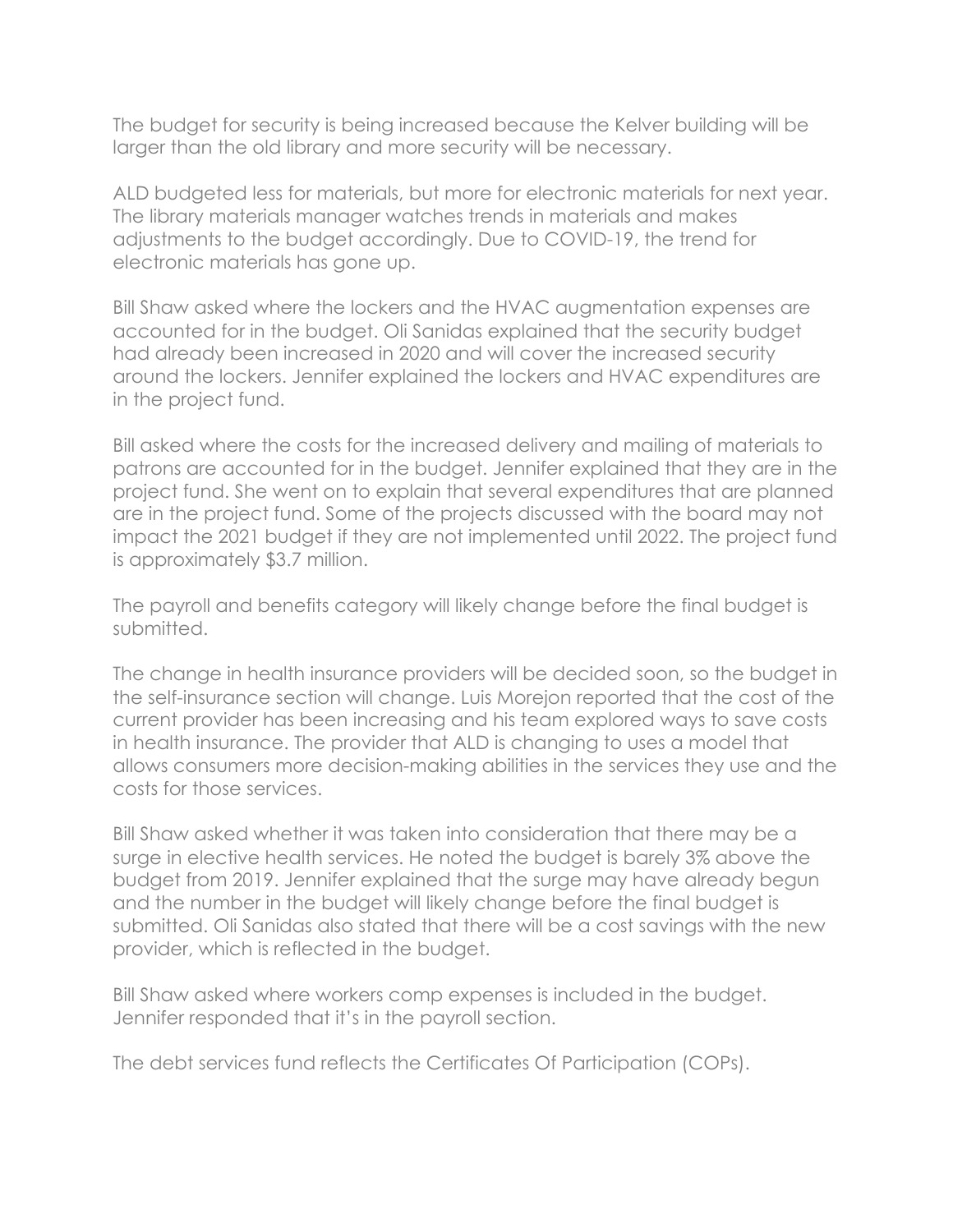Oli Sanidas reported that the strategic plan that was submitted is close to being final. He thanked Bill Shaw and Rachel Bandy for their help in writing the draft. He encouraged the board to contact him with questions.

**BOCC PRESENTATION ASSIGNMENTS:** Oli Sanidas suggested to the board that because the year has been unusual and there have been many changes to ALD's operations, he, Jessica Sidener and Linda Speas could take the lead in the presentation to the Arapahoe County Board of County Commissioners, unless the board prefers to do the presentation. In that case, the directors could take time to get them up to speed on the changes that were made. Steve Oliver stated that he would be happy to allow the directors to take the lead in the presentation. Theresa Mehringer stated she was happy to listen rather than present.

Oli also stated that it's possible there may be some pushback at the presentation about the timing of when ALD reopened. If it comes up, his response will be that ALD was committed to safety around COVID-19. Steve Oliver pointed out that the County buildings are not yet fully open yet either. Rachel Bandy suggested that the response include all the new and expanded services ALD offered to the patrons.

The presentation is scheduled for after the November board meeting, so Oli said he would share the presentation with the trustees at the board meeting.

**NOVEMBER IN PERSON PUBLIC HEARING:** Steve Oliver explained that the November meeting must be a public hearing to approve the budget. Steve asked Cameron Richards, ALD attorney, how an in-person public meeting can be held without putting anyone at risk in regards to COVID-19. A quorum is required to approve the budget. Oli met with Steve and Katie Schroeder and it was suggested that the meeting could be held outside and during the day. It was also discussed with the ALD directors and it was decided that the ALD Support Services building would be the easiest place to hold the meeting. The question for Cam was whether the meeting should also be available virtually.

Cameron stated that the best legal recommendation is to hold the meeting with an in-person quorum of board members in a public place, though members of the public can attend virtually. It was noted that many other public entities are holding their meetings virtually due to COVID-19 and the current public health environment makes public meetings a challenge.

Oli stated that if the meeting was held in person outside, the biggest challenge would be getting enough trustees at the meeting for a quorum in the middle of